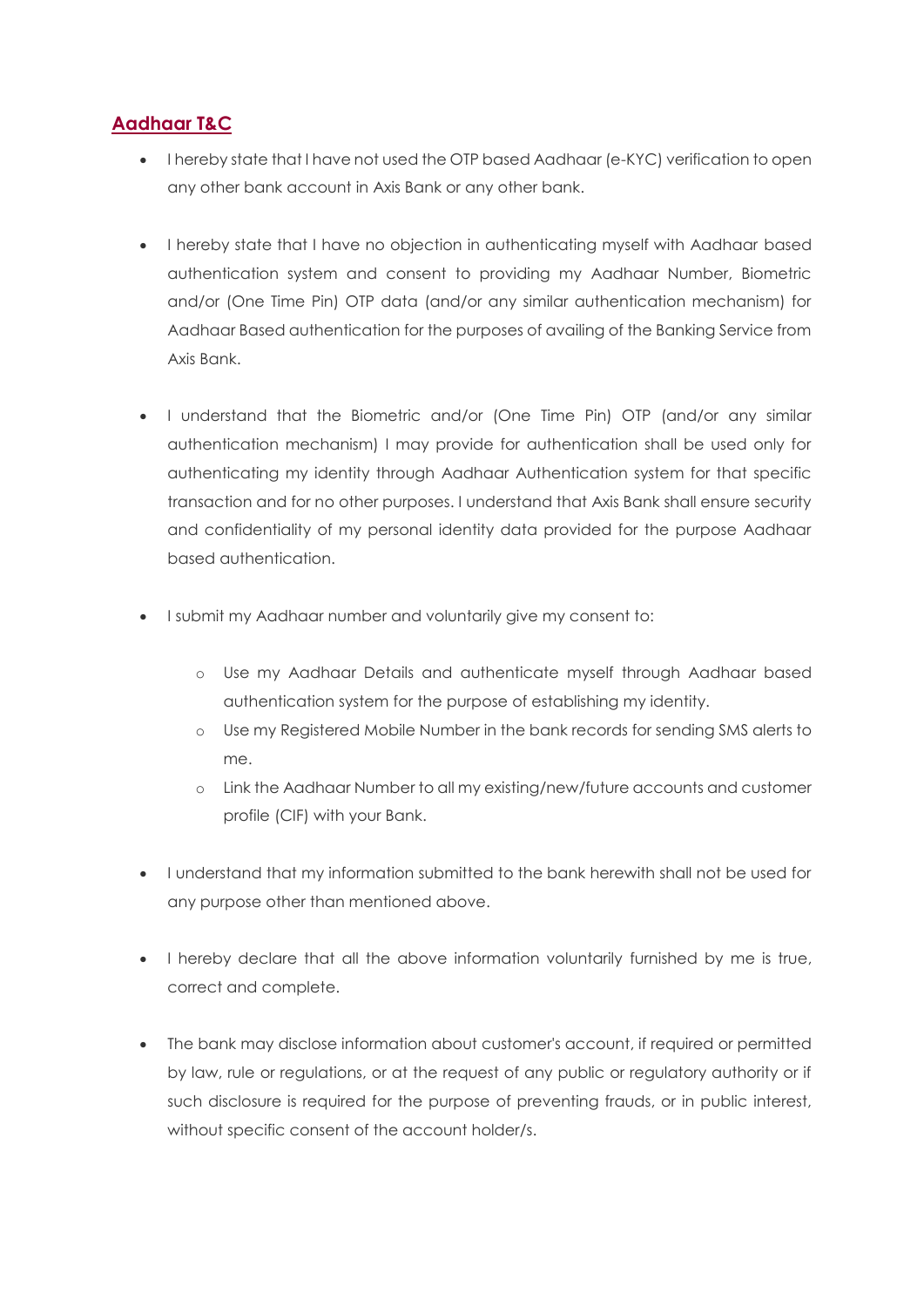I hereby declare that the maturity instructions provided by me at the time of account opening are my own.

## **General Terms and Conditions**

- Any Resident Indian who is 18 years and above who provides his/her details in the Digital application for opening EXPRESS FD account offered by Axis Bank Limited is a Customer
- By logging into and providing his/her details, customer agrees to the terms and conditions of the Bank as listed https://www.axisbank.com/mailers/TnC/Axis-FD-RD-T-C.html
- By visiting the Express FD– Apply Now link and sharing all information, customer consents to provide his/her name, contact details and other information on an at will basis with Bank.
- Customer can complete their KYC at any Axis Bank branch using biometric authentication or by providing physical KYC documents.
- Customer authorizes Axis Bank to call on the given number to explain the features of the product and marketing
- Bank shall not be liable for any connectivity/ signal/ data issues leading to noncompletion or wrong/false/incomplete information being provided by the customer leading to the incompletion of his/her application.
- The customer herewith agrees to provide his/ her valid Aadhaar number and valid PAN Card details. He/she understands that opening an account is subject to correct, complete and accurate information is provided.
- Customer agrees that upon successful OTP validation of Aadhaar, the name of the customer in the account will be the same name as appearing in his/her Aadhaar Card
- Application once submitted cannot be withdrawn by the customer. Bank shall not be liable to pay for any costs (technical/ data plan related or otherwise) incurred by the customer in the course of the downloading or sharing of his/her details on the application.
- The customer herewith agrees to provide the accurate documentation and information as listed in the app for the purpose of account opening. Customer understands and agrees that failure to provide requisite documentation and information shall result in rejection of application by the Bank. The customer agrees that Bank has every right to reject the account opening application, if there is any erroneous, incomplete or misleading information provided by the customer or for any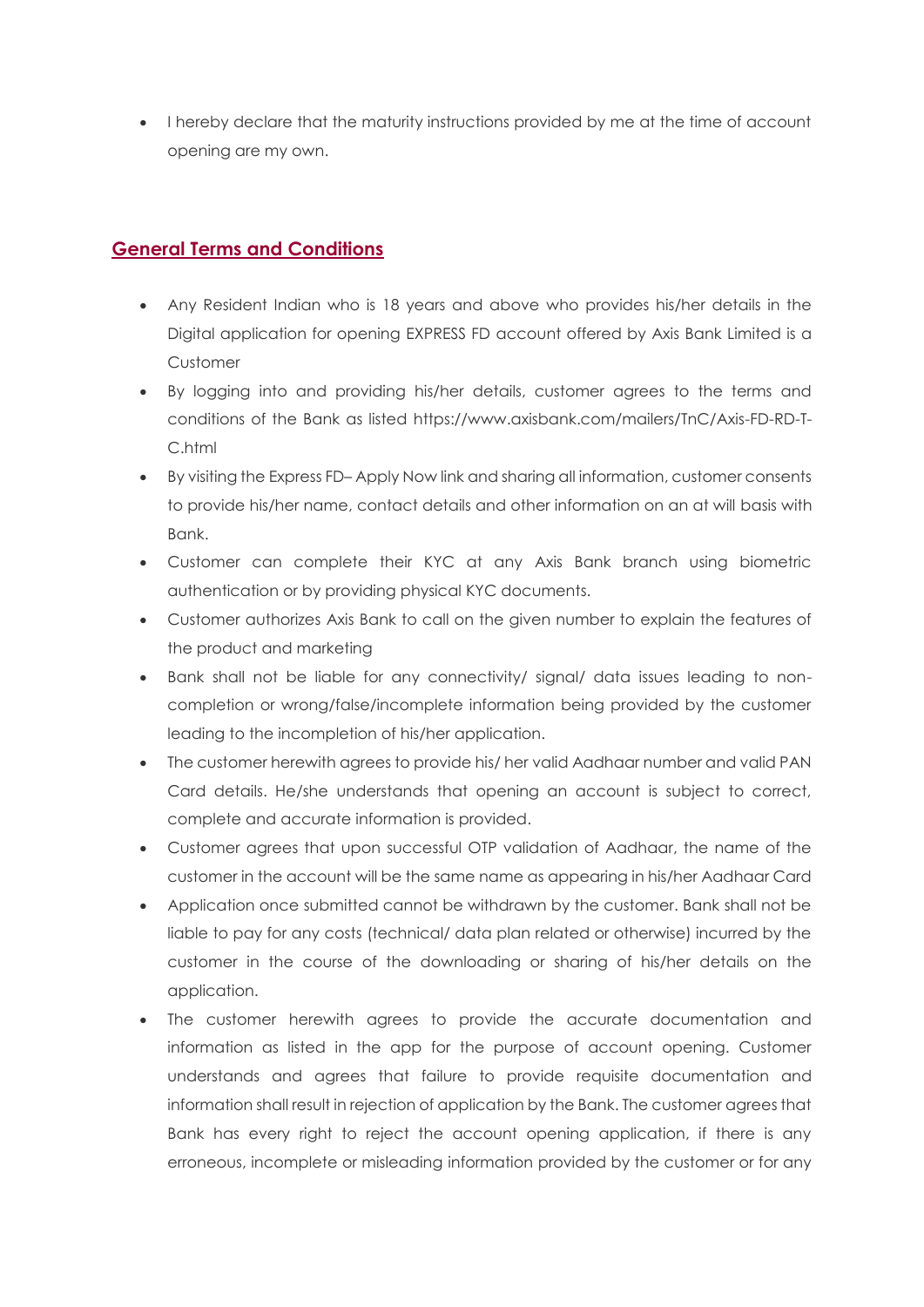other reason whatsoever with/without assigning any reason or if KYC documents submitted do not comply with the KYC norms of the Bank.

- This account opening process is not available for existing Axis Bank customers who have a relationship with the bank.
- This account opening process is also not available for customers who are FATCA reportable. Such customers are requested to approach the branch and to comply with requirement of opening an account.
- Bank reserves the right to take necessary action, legal or otherwise, if it finds any wilful modification/ withholding of information or misrepresentation by the customer.
- Customers, who would like to deposit funds using the funding facility available in the Express FD app, can do so only from their own bank account and not from a Third Party Bank account. Bank shall be at liberty to refuse to open the accounts funded from a Third Party Bank account at its sole discretion.
- Customer understands and agrees that interest on the amount funded online will be paid subject to successful activation of the Express FD account and only from the date when the funds has been credited into the account.
- The customer hereby understands and agrees that incise funds are received and the Express FD account does not get created, no interest will be paid till 7 days.
- The customer shall not enjoy the services provided by the bank unless the customer onboarding process is complete.
- Customers will have restricted access on this account till KYC is completed
- Customer declares and confirms that the Bank shall be entitled to rely on all/any communication, information and details provided on the electronic form and all such communications, information and details shall be final and legally binding on the Customer.
- Customer understands and confirms that the Bank has every right to close or debit freeze the account, if the details provided by him/her are found to be inaccurate, incorrect or false by the Bank or for any other reason whatsoever without assigning any reason thereof. In such an event, the bank shall not be liable to pay any interest on the amount of deposit & the refund of amount deposited in the account will be refunded to the source account/or issue a Demand Draft to the Customer. In such an event, bank will retain the documents / Photographs (if any) and any other signed document submitted.
- This application is available for Resident Indian Individuals only.
- Customer gives consent to the Bank to fetch his/her demographic details from Unique Identification Authority of India (UIDAI), using biometric authentication which will be used for KYC purposes. The demographic details include name, DOB, Father's Name,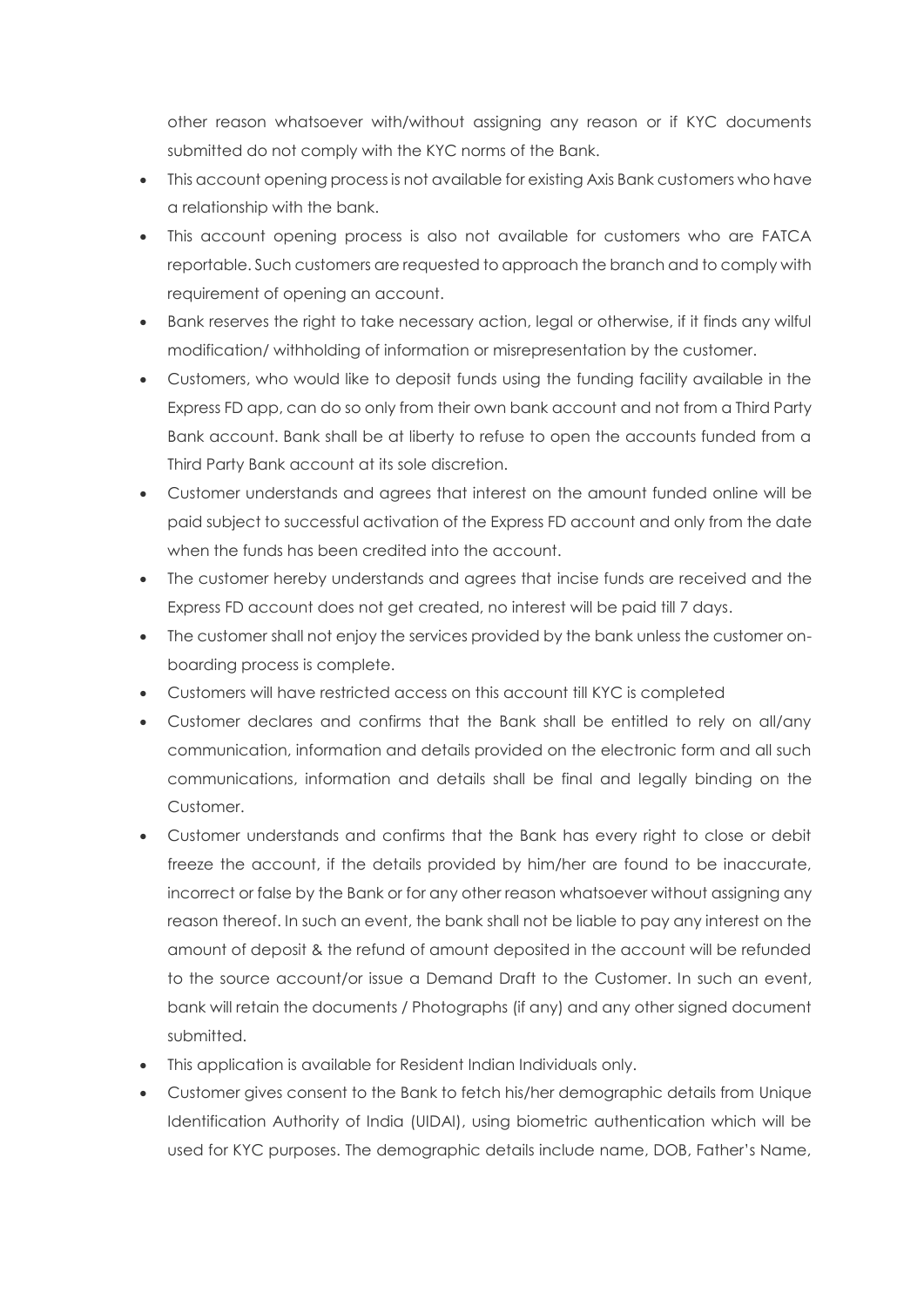gender, address and photograph. Customer further consents to the Bank to fetch his/her contact details from UIDAI which includes the contact number and email ID.

- Customer authorises Bank to link the Aadhar number provided by them with the Express FD account opened by them under this process.
- The Bank reserves the right to hold the accounts in Debit Freeze or close the Account even after account activation in case of any discrepancy found as part of regular monitoring and document verification activities.
- The customer agrees to provide the necessary details (Mobile, Email etc.,) as per his/her requirement at the time of submission of details through the app. Bank shall not bear any liability for any loss arising out of customer's failure to do so.
- The customer herewith agrees to be contacted by the bank to receive information in respect of account maintenance, alerts, payments due, updates on existing and new products, servicing of account for sales, marketing or servicing their relationship with Axis Bank Limited and its group companies / associates or agents through Telephone / Mobile / SMS / Email etc. Further he/she understands that the consent to receive calls / communications shall be valid and shall prevail over their current or any subsequent registration of their mobile number for NDNC and shall continue to be treated as customer consent / acceptance.
- The customer herewith agrees that if the application is rejected, Bank will retain the documents / Photographs and any other signed document submitted by the customer on the Web app or otherwise.
- Customer confirms to have read, understood and will be bound to/ abide by the Terms and Conditions of account opening and the general terms applicable to account as available on Axis Bank's website.

#### **Express FD – Terms & Conditions**

- The customer herewith confirms that he/she has not used the OTP based Aadhaar (e-KYC) verification to open any other bank account.
- The customer herewith confirms that he/she has not opened any other account with Axis Bank.
- EXPRESS FD account opened with UIDAI based OTP, will have a credit balance of not more than 1 Lakh.
- The customer herewith agrees to complete his full KYC by visiting his nearest Axis Bank branch/ by requesting a visit from the bank representative and providing his biometric details within 12 months of opening such account.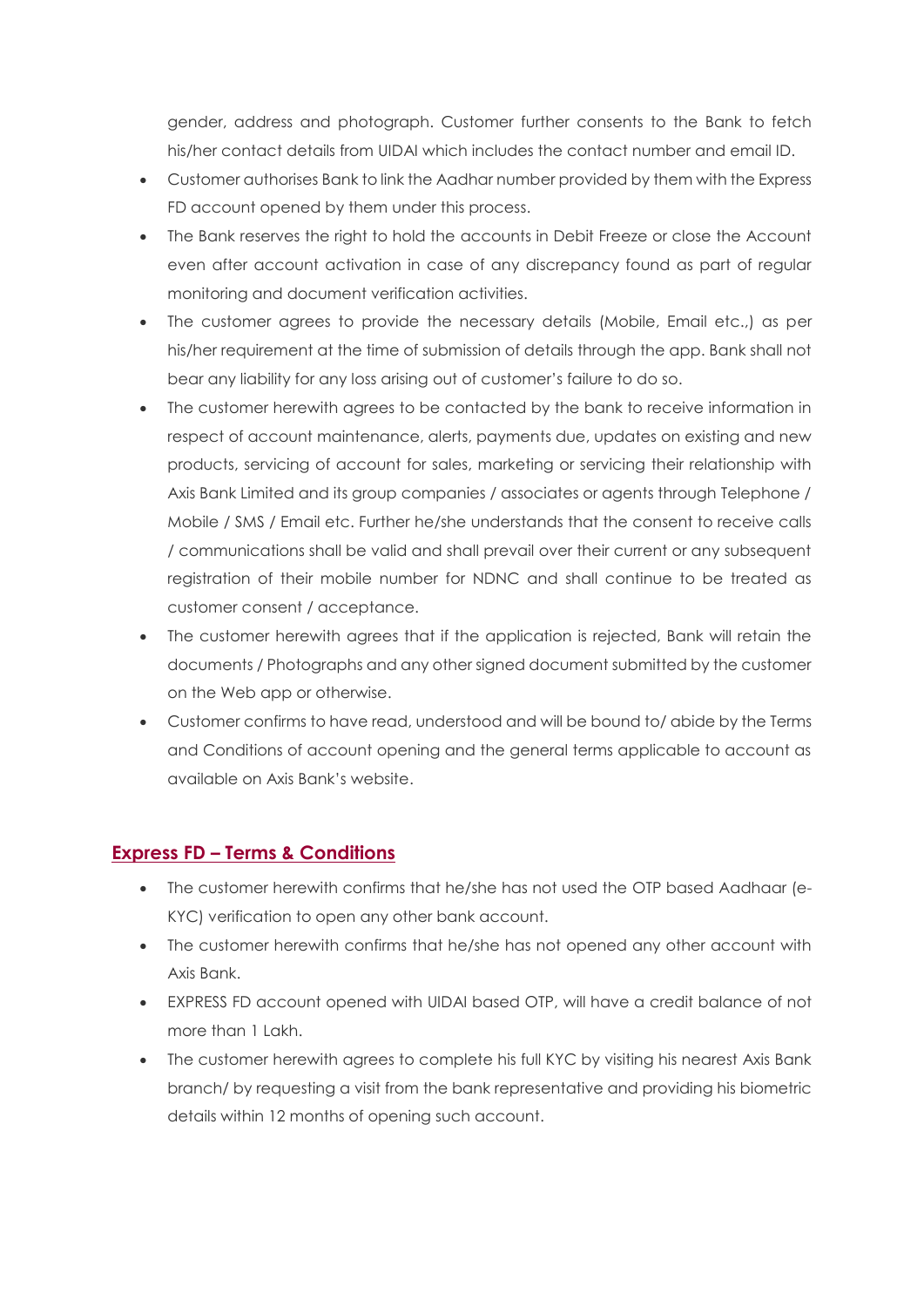- The customer agrees that such an account will be subject to regular scrutiny and monitoring from the bank and bank shall reserve the right to completely freeze/debit freeze/ close the account at its sole discretion.
- I hereby declare that the details furnished above are true and correct to the best of my/our knowledge and belief and I undertake to inform you of any changes therein, immediately. In case any of the above information is found to be false or untrue or misleading or misrepresenting, I/We am/are aware that I/we may be held liable for it.
- My personal / KYC details may be shared with Central KYC Registry
- I hereby consent to receiving information from Central KYC Registry through SMS/Email on the above registered number/email address.
- The customer hereby agrees that the maturity amount will be credited to his account within 3 working days from his maturity date.
- If the credit to the customer's repayment account on maturity or premature withdrawal fails, the bank will issue a demand draft and the same can be collected by the customer from the home branch after completing full KYC.

# **Deposits – Terms & Conditions**

- For Express FD: The Fixed Deposit will be opened as a regular FD, with the holding pattern MOP as "Self"
- Express FD will be opened with Interest Compounding facility only
- In case the Nominee is a minor, please specify the name of the guardian. We further confirm that if you fail to submit the physical copy of the form the choice made online shall be binding on us
- We hereby authorize you to act upon my/our instruction regarding nomination, cancellation or variation of the nomination of the Fixed/Recurring/FCNR Deposit (given through various modes). I/we shall not hold the bank responsible should any claim be raised against the Bank for acting on the instruction of nomination and the Bank does suffer any loss I/we will keep it indemnified from time to time
- For customers who have opted to receive e-statements, we will now be sending an eadvice on the registered email address for any new Term deposit booked henceforth instead of a physical advice.
- This fixed deposit cannot be pledged as security for any loan or obligation from AXIS Bank or any other bank, financial institution or individual nor can a lien be marked on this loan in AXIS Bank
- In case of loss of Fixed Deposit Advice I / we shall satisfy AXIS Bank and indemnify it for any cause or consequence arising out of issuing of a duplicate receipt. I / we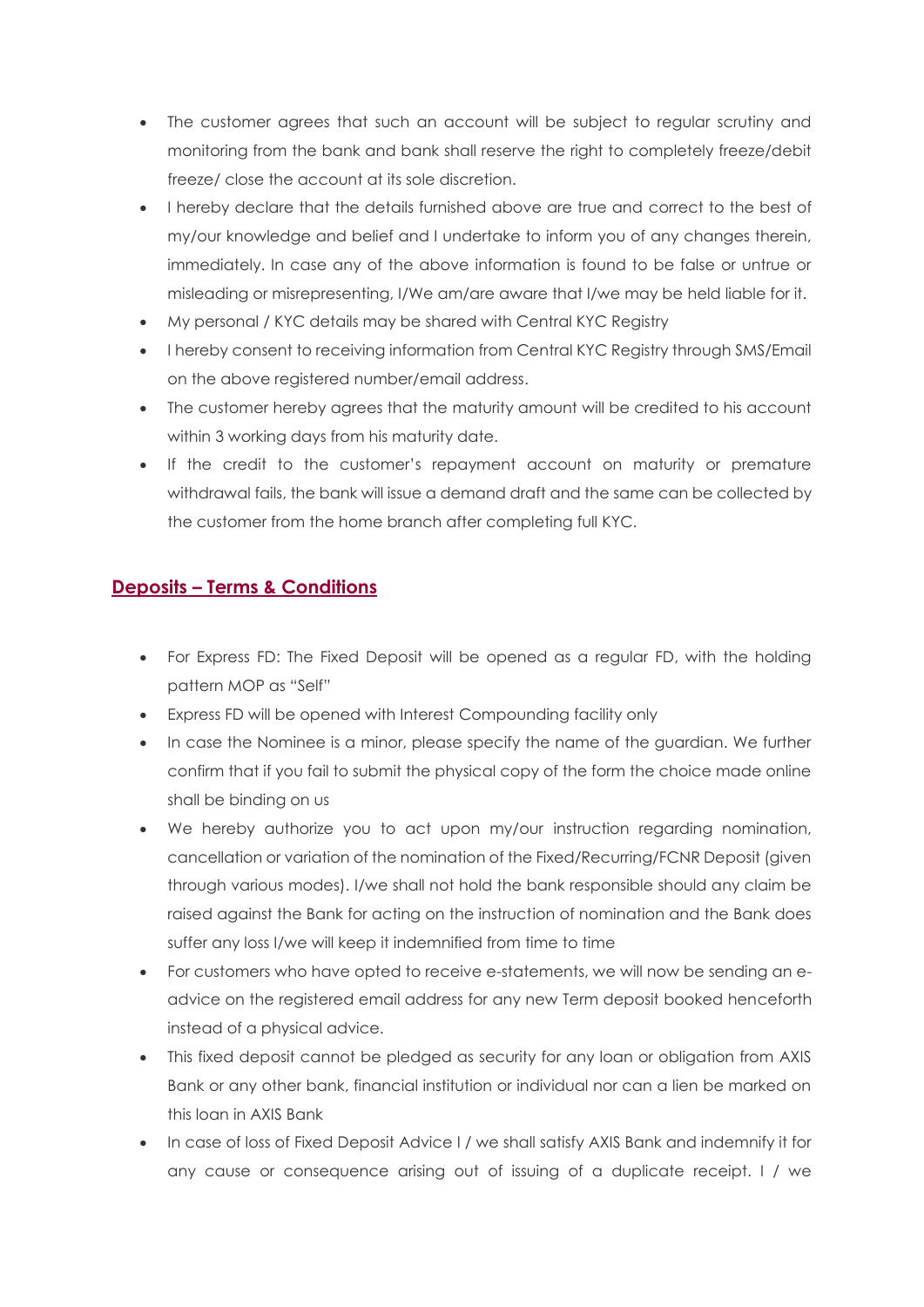understand AXIS Bank may recover a nominal charge for issuing a duplicate receipt as per its then prevalent schedule of charges.

### **Premature Encashment**

- For Rupee Term Deposits of a contracted amount less than Rs. 5 crores opened/renewed on or after December 15, 2017 (including Flexi deposits), for the first partial withdrawal with value <= 25% of Term Deposit original principal value, Premature Closure Penalty Rate will not be applicable. For subsequent partial withdrawals, Premature Closure Penalty Rate will apply on the entire withdrawal amount. For the partial withdrawal with value > 25% of Term Deposit original principal value, Premature Closure Penalty Rate will be applicable for the entire withdrawal amount, the interest rate shall be 1% below the card rate, prevailing as on date of deposit, as applicable for the period the deposit has remained with the bank or 1% below the contracted rate, whichever is lower ("Premature Closure Penalty Rate"). However, for Rupee Term Deposits closed within 14 days from the date of booking of the deposit, interest rate shall be rate applicable for the period the deposit has remained with the bank or the contracted rate, whichever is lower
- Where the deposit is held singly and premature withdrawal is required by the nominee in the event of death of the deposit holder:
- i) In the event of my death, the nominee named for the deposit is entitled to prematurely withdraw the said deposit, if he/she so requests the bank, without seeking the concurrence of my legal heirs.
- I further affirm that payment of the proceeds of such deposit to the nominee represents a valid discharge of the bank's liability. ii) That the nominee would be receiving the payment from the bank as a trustee of the legal heirs of the deceased depositor and that such payment to him/her shall not affect the right or claim that my legal heirs may have against the nominee to whom the payment is made. Express Fixed Deposit liquidation facility is available only for Single Holding FDs with the Bank.
- Fixed Deposit/Recurring Deposit creation/closure requests will not be processed on Sundays and Bank Holidays.

**Tax at source is deducted as per the Income Tax regulations prevalent from time to time. TDS with respect to interest earned on Fixed Deposit is deducted on the basis of the total interest projected on the aggregate of Fixed Deposits of the customer, for the financial year. Thus, if the total projected interest in a financial year crosses the threshold limit which is currently Rs. 10,000/- for Resident individual and Rs. 50,000 for Senior Citizen as applicable**